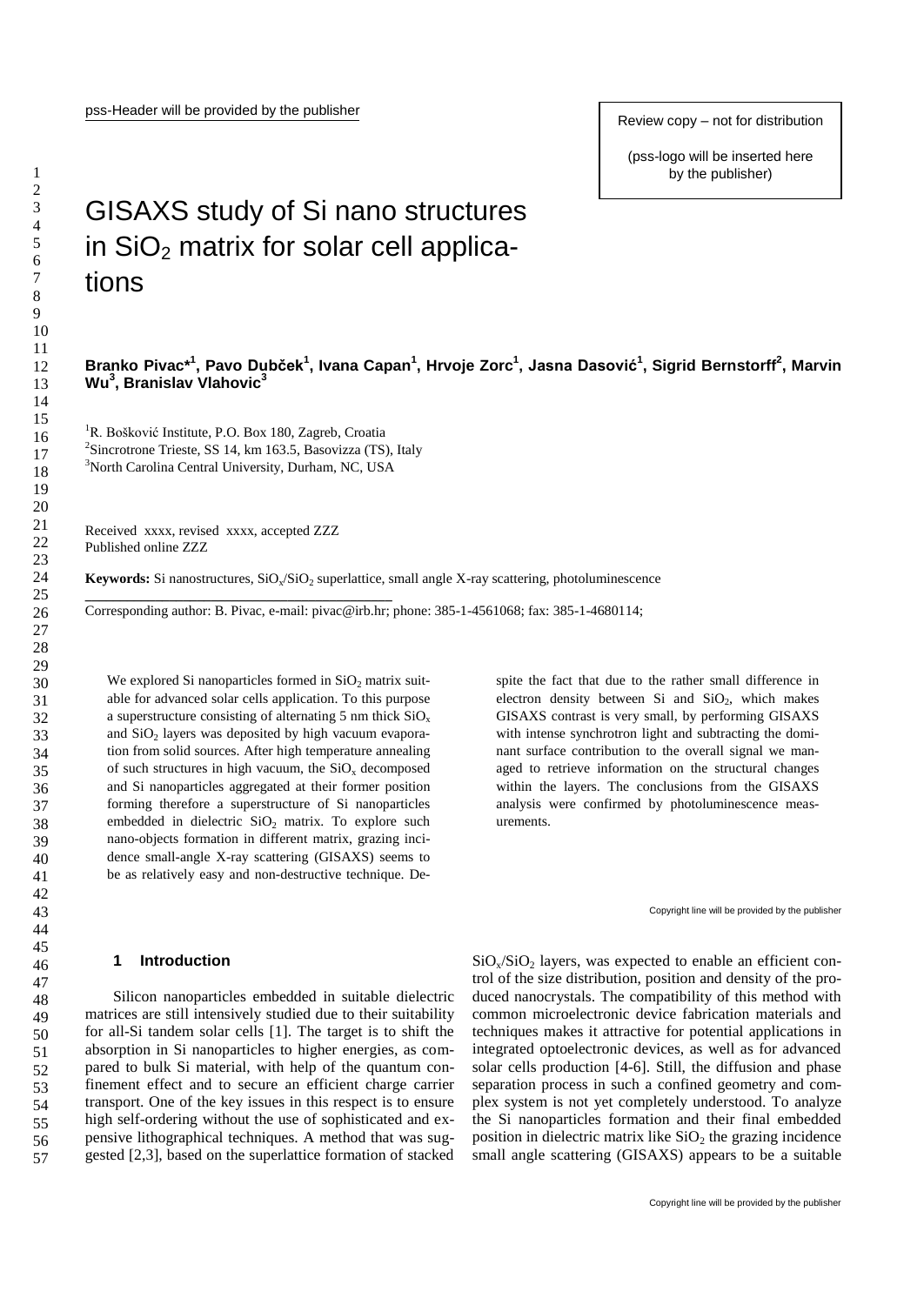and nondestructive technique despite the difficulty of a very small difference in electronic density between Si nanoparticles and the  $SiO<sub>2</sub>$  matrix.

In this paper we illustrate the analysis of structural changes in the  $SiO<sub>x</sub>/SiO<sub>2</sub>$  superlattice deposited by direct physical evaporation (PVD) and the evolution of nanoparticles during subsequent annealing. This analysis is complemented with photoluminescence spectroscopy.

## **2 Experimental**

Amorphous  $SiO<sub>x</sub>/SiO<sub>2</sub>$  superlattices were prepared by a high vacuum evaporation of alternating films of  $SiO<sub>x</sub>$  and  $SiO<sub>2</sub>$  from commercially available (Balzers) solid sources. Each layer was 5 nm thick (forming a stack of 10 bilayers plus 20 nmSiO<sub>2</sub> capping layer) on a clean Si  $(100)$  substrate held at room temperature. Rotation of the Si substrate during evaporation ensured homogeneity during the films deposition over the whole substrate surface. After deposition, the samples were annealed at different temperatures starting from 600°C to 1100 °C for 1h in vacuum better than  $10^{-6}$  Pa to induce the Si nanocrystals formation.

The GISAXS experiments were carried out at the synchrotron facilities of Elettra, Trieste, Italy on the SAXS beamline [7], using synchrotron radiation with wavelength  $\lambda$ =0.154 nm (photon energy of 8 keV). Measurements were performed at several grazing incident angles  $\alpha_i$  in steps of 0.01º starting from the critical angle for total external reflection of the silicon substrate  $\alpha_{\rm crit}(Si) = 0.23^{\circ}$ . A two-dimensional CCD detector with  $1024 \times 1024$  pixels, positioned perpendicular to the incident beam at a detector to sample distance L=2000 mm, was used to record the SAXS intensity. A thin Al-strip was placed in front of the CCD detector to avoid saturation of the detector in the specular plane direction where the usually much stronger surface scattering is present. The spectra were corrected for the background intensity and the detector response.

PL measurements were performed with the 514 nm line of an Ar ion laser. The signal was analyzed by a double grating monochromator and was detected by a photomultiplier. All spectra were measured at room temperature and were corrected for the detector response.

### **3 Results and discussion**

In Fig. 1 a 2-D GISAXS pattern obtained from the sample annealed at 900°C is shown as an example of the procedure that will be adopted in this presentation. As the 2-D detector was placed perpendicular to the direct beam the angular positions of its pixels are given by  $q_y$  in the direction parallel to the sample surface and  $q<sub>z</sub>$  perpendicular to it. Here  $q=|q|$  is the scattering wave vector  $(q=k_f-k_i)$  $q=(4\pi\sin\theta)/\lambda$ ,  $k_i$ ,  $k_f$  are the wave vectors of the incident and



**Figure 1** 2-D GISAXS pattern obtained at the incident angle 0.03° above the critical angle from the sample annealed at 900°C. The white line in the figure indicates place where the line cut was made.



**Figure 2** 2-D GISAXS pattern obtained at the critical incident angle for the same sample as in Fig. 1.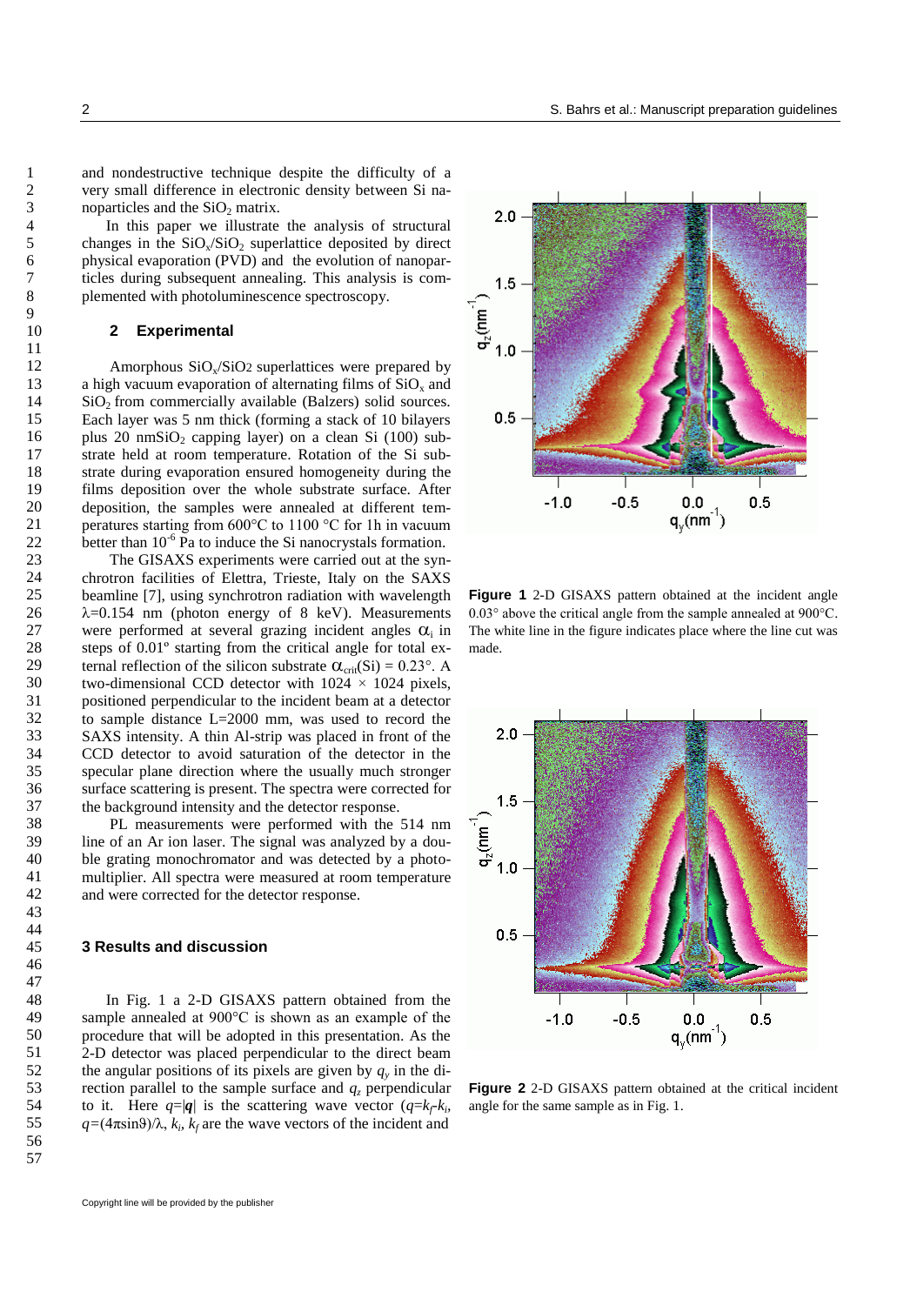scattered beams, respectively, and  $29$  is the scattering angle)

 The intensities close to the specular plane (values close to  $q_y=0$ ) are reduced by the aluminium absorber necessary to protect the detector from overloading by the reflected direct beam and to gain in the signal to noise ratio in the low intensities region at the edges of the image.

 $2.0 1.5$  $\mathbf{q}_z$ (nm $^{-1}$  $1.0$  $0.5$  $-0.5$  $0.5$  $-1.0$  $0.0$  $q_v(nm^{-1})$ 

**Figure 3** The difference between the intensities from Fig. 1. and Fig. 2. (see the text for details). The white full lines in the figure indicate those parts of the intensity pattern used for the analysis of the Bragg peak. The white dashed line represents the position where the intensities for the Guinier plot were taken.

The image shown in Fig. 1. was taken at 0.03° above the critical angle so that the incoming beam can penetrate the film and scattering produces information on the film structure. In that image the high intensity area at  $q_z$ =0.3 nm<sup>-1</sup> corresponds to the critical angle position. Above it, at  $q_z$ =0.7 nm<sup>-1</sup> there is a Bragg maximum due to the repetitive multilayer structure and a generally bell shaped scattering pattern from the sample surface is dominating the contribution to the image, overlaying valuable information from the bulk.

Fig. 2. shows the image taken at the critical angle where the beam propagates parallel to the surface and produces the information of the surface roughness. Since the penetration is very limited (typically 10-20nm) the scattering from the interior of the film is very weak. However, the difference between Figs. 1. and 2., shown in Fig. 3. reveals a different pattern. Now the surface contribution dominating in Figs. 1 and 2. is removed and the signal from the film is enhanced. The first and the second Bragg peaks, due to the repetitive structure of the multilayer film

are clearly resolved at  $q_z$ =0.7 nm<sup>-1</sup> and  $q_z$ =1.3 nm<sup>-1</sup>. Moreover, a large hemispherical signal in the background dominates the image, clearly indicating the presence of nanoparticles in the bulk of the film.

 In this approach we neglect the correlation between the surface of the film and the interfaces between the (few top) layers of the film, which can be justified by gaining the information about the nanoparticles scattering.



**Figure 4** Schematic illustration of the experiment, where the beam marked A represents the image given in Fig. 2., i.e. the beam impinges on the sample at the critical angle  $\alpha_c$  and propagates parallel to the rough surface. When the beam (case B) impinges at larger angle  $\alpha_i$  than  $\alpha_c$  the probing beam enters the bulk (containing nanoparticles of different material) with the angle  $\alpha_i$ different from  $\alpha_i$  (determined by the laws of refraction) and exit with the angle  $\alpha_f$ .

Fig. 4 shows the schematic representation of the described experiment, where the image given in Fig. 2. is equivalent to the scattering of beam A in Fig. 4. Here the beam impinges at the critical angle  $\alpha_c$  and propagates parallel to the surface of the sample, giving therefore dominantly the information on the surface roughness. If the entering beam impinges at a higher angle, i.e. the beam B in Fig. 4., then it refracts and enters the bulk of the film probing its structure and gives the combined information as given in Fig. 1. The surface scattering is slightly different for the two cases in Fig. 4., due to the increment of the grazing angle. The intensities have been normalized with respect to the different grazing incidence angles and effects of refraction, but, since the change of angle was very small, the change of intensities of the surface scattering is neglected in the subtraction.

In Fig. 5. GISAXS intensities along  $q_v=0.15$  nm<sup>-1</sup> (parallel to the specular plane, perpendicular to the sample surface) taken at  $\alpha_i = \alpha_{\rm crit} + 0.03^\circ$  are shown. At this incidence angle the penetration depth corresponds to the overall film thickness and therefore the ratio of the film to substrate scattered intensity is maximized. The specular peak is almost nonexistent here (off specular plane of analysis), and the Yoneda peak [8], which has virtually the same intensity as in the specular plane, is therefore clearly resolved at  $q_z$ =0.3 nm<sup>-1</sup>. The Bragg maximum due to the re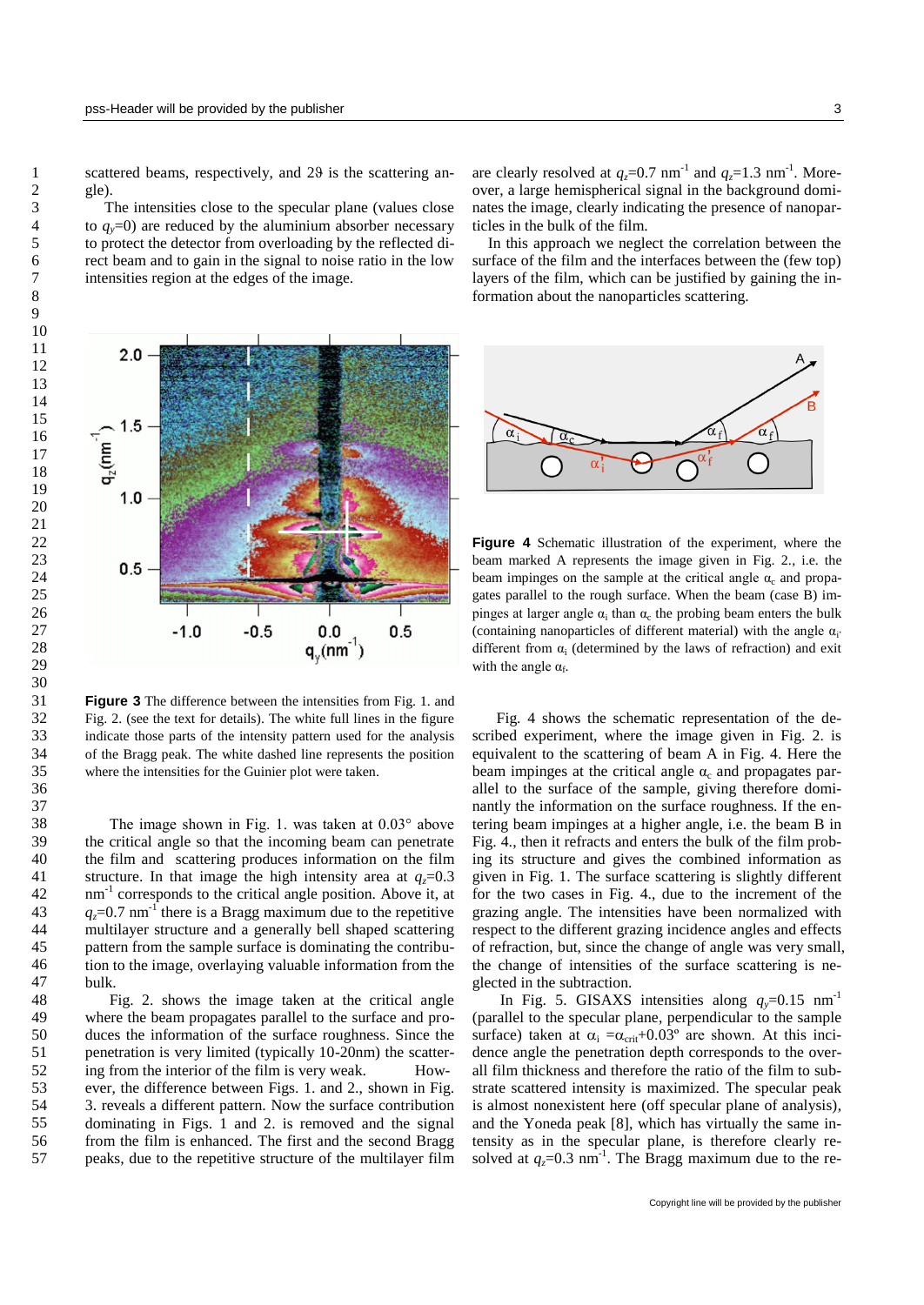petitive structure is also well resolved. Moreover, the second and, at certain temperatures, the third order of the Bragg peaks are visible at  $q_z=1.3$  nm<sup>-1</sup>  $q_z=1.8$  nm<sup>-1</sup>, respectively. The relatively short in-plane correlation of the inhomogeneities within the layers results in a horizontal broadening of the Bragg peak, but these are not sharp and the structure of the peak is apparently the same for all the annealed samples below 1100ºC. However shifting of the peaks with the annealing temperatures can be still observed, since this is the consequence of a slight variation of the bilayer thickness.

The existence of the very strong intensities and multiple orders of the Bragg peaks shown in Figs. 3. and 5. indicates the presence of a strong correlation among the interface roughnesses of the different  $SiO_x$  and  $SiO_2$  layers which persists up to very high annealing temperature (shown in Fig. 5.). To further explore this, we fitted the profiles shown in Fig. 6. by using standard formulas for correlated roughness calculated in the distorted-wave Born approximation [9]. The fitting parameters were the thicknesses of the layers (defining the Bragg peak position in vertical direction); surface roughnesses (defining the slope of the GISAXS curve); and lateral and vertical correlation lengths (defining the width of the Bragg peak). The examples of the extracted horizontal and vertical 1D experimental profiles from Fig. 3. and the corresponding fittings are shown in Fig. 6. The incidence angles were chosen to ensure maximal intensity of the signal; different values indicate changes in the refraction index of the material with annealing.

The results of the fitting are summarized in Fig. 7., which shows that there is no significant variation of the horizontal correlation (red open dots) of the film. The correlation is somewhat reduced upon annealing at about 900°C and for higher temperatures it is restored again. On the other hand vertical correlation of the interface roughness shows a significant increase towards the highest annealing temperatures. Upon annealing at lower temperatures, the structures of both films have relaxed slightly. This somewhat increases the correlation, especially in the vertical direction, as the contrast between two layers is getting more pronounced. The effect is not so apparent in the horizontal direction, since the early stage of clustering does not significantly affect changes in the  $SiO_x$  layer contrast. Still this can reduce the roughness of the  $SiO_x/SiO_2$  interfaces of the layers, which influences more significantly the vertical correlation.

Higher temperature annealing introduces decomposition of  $SiO_x$  into  $SiO_2 + Si$ , according to formula:

$$
SiO_x \rightarrow x/2SiO_2 + (1-x/2)Si
$$
 (1)

see ref. [10], which inevitably destroys the correlation partly, and when Si particles begin to form, they somewhat enhance the scattering contrast and the correlation. Finally, at

Copyright line will be provided by the publisher

the highest temperature, both correlations are again slightly reduced .



**Figure 5** The scattering intensity in vertical direction taken at *q*<sub>*y*</sub>=0.1 nm−1 from the 2D patterns vs. *q*<sub>*z*</sub> and as a function of the annealing temperature. The curves are offset vertically for clarity.



**Figure 6** 1D profiles across the Bragg peak taken along the horizontal (left panel) and vertical (right panel) plane, as indicated by white lines in Fig. 3., were extracted for the fitting procedure. The extracted 1D profiles (circles) and the corresponding fits (red lines) for the as-grown and annealed at 800°C and 1000°C films.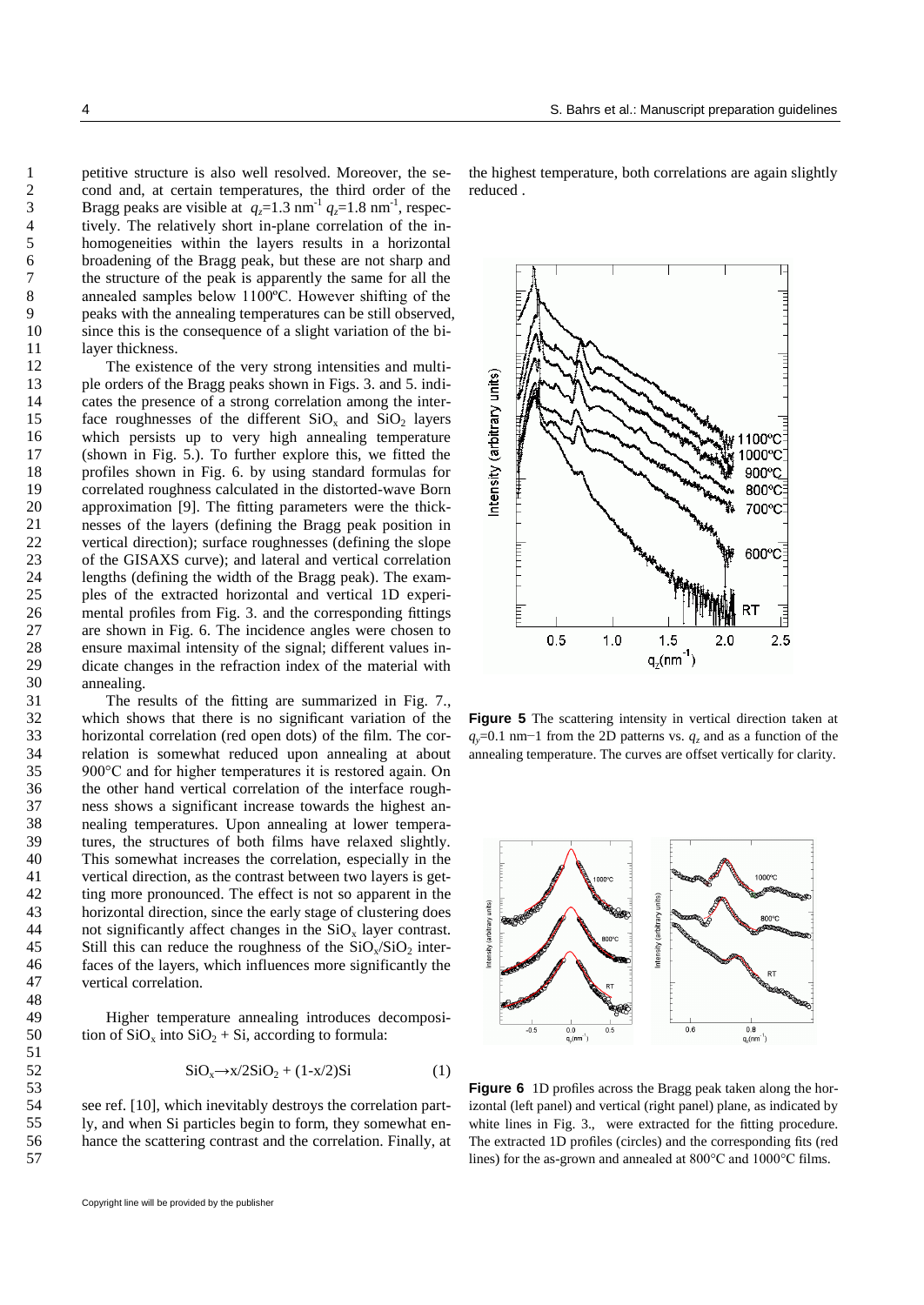

**Figure 7** The horizontal (open red dots) and vertical (full black dots) correlation lengths obtained from the fitting as shown in Fig. 7. plotted vs. annealing temperature.

| The subtraction of the surface signal from the scattering enhances the signal from the bulk, which includes also the multilayer scattering part. In order to analyze the particle signal, we extracted part of the signal away from the specular plain, where the surface contribution is minimized (the dashed line in Fig. 3.) An example of this signal is displayed in Fig. 8. where the scattering intensity is plotted as a function of the square of the wave vector (the Guinier plot). It can be shown [11] that the logarithm of the scattering intensity decays linearly with the square of the scattering angle, where the coefficient of regression is proportional to the size of the scattering object, regardless the shape, i.e.

$$
\ln(I(q)) = \ln(I(0)) - \frac{1}{3}R_G^2 q^2 \tag{2}
$$

where  $I(q)$  is the scattering intensity at the given wave vector  $q$ ,  $R<sub>G</sub>$  is the radius of gyration of the charge distribution

$$
R_G = \{ \int \rho(r) r^2 dV \} / \{ \int \rho(r) dV \}
$$
 (3)

Supposing that the particles are spheres of uniform density, the particles diameter can be deduced as

$$
D=2R_G\sqrt{(5/3)}\tag{4}
$$

The intensity plotted in Fig. 8. is approximated fairly well by a line, implying that there is a dominant, typical size, and the size distribution is relatively narrow. The deviation at  $q_z^2$ =0.5 nm<sup>-2</sup> is the remaining contribution of the Bragg peak.

The obtained particles sizes D are plotted in Fig. 9. for the whole annealing temperature range, together with multilayer d-spacing (bilayer thickness) results obtained from the fits in Fig. 6. We can see that the bilayer thickness is peaked at 700ºC. The small increment at lower temperatures can be ascribed to structural annealing, while the minimum at the highest temperature is ascribed to  $SiO_x$ decomposition. The size of the detected inhomogeneities in the film is increasing slowly up to  $800 - 900^{\circ}$ C, and there is a significant minimum at 1000ºC, which we ascribe to the onset of Si nanoparticle aggregation formation. The size of the particles is confined to 4-5 nm, justifying the role of the  $SiO<sub>2</sub>$  layers as a diffusion barrier. The particle signal, as it is, lacks the information about the particle to particle distance, and this is a result of poor ordering within the single layer. Also, the weakening of the Bragg peak intensity at the highest temperature shows that the particle to particle position correlation in vertical direction is stronger than that of the formed bilayers.



**Figure 8** The Guinier plot taken from Fig. 3. at the position indicated by a white dashed line.

The results of GISAXS analysis are in a way model dependant and the difference in electronic density between Si clusters and/or nanoparticles and the  $SiO<sub>2</sub>$  matrix is only about 5% which renders therefore, a very low contrast difference. Therefore we support our GISAXS analysis by photoluminescence (PL) measurements shown in Fig. 10.